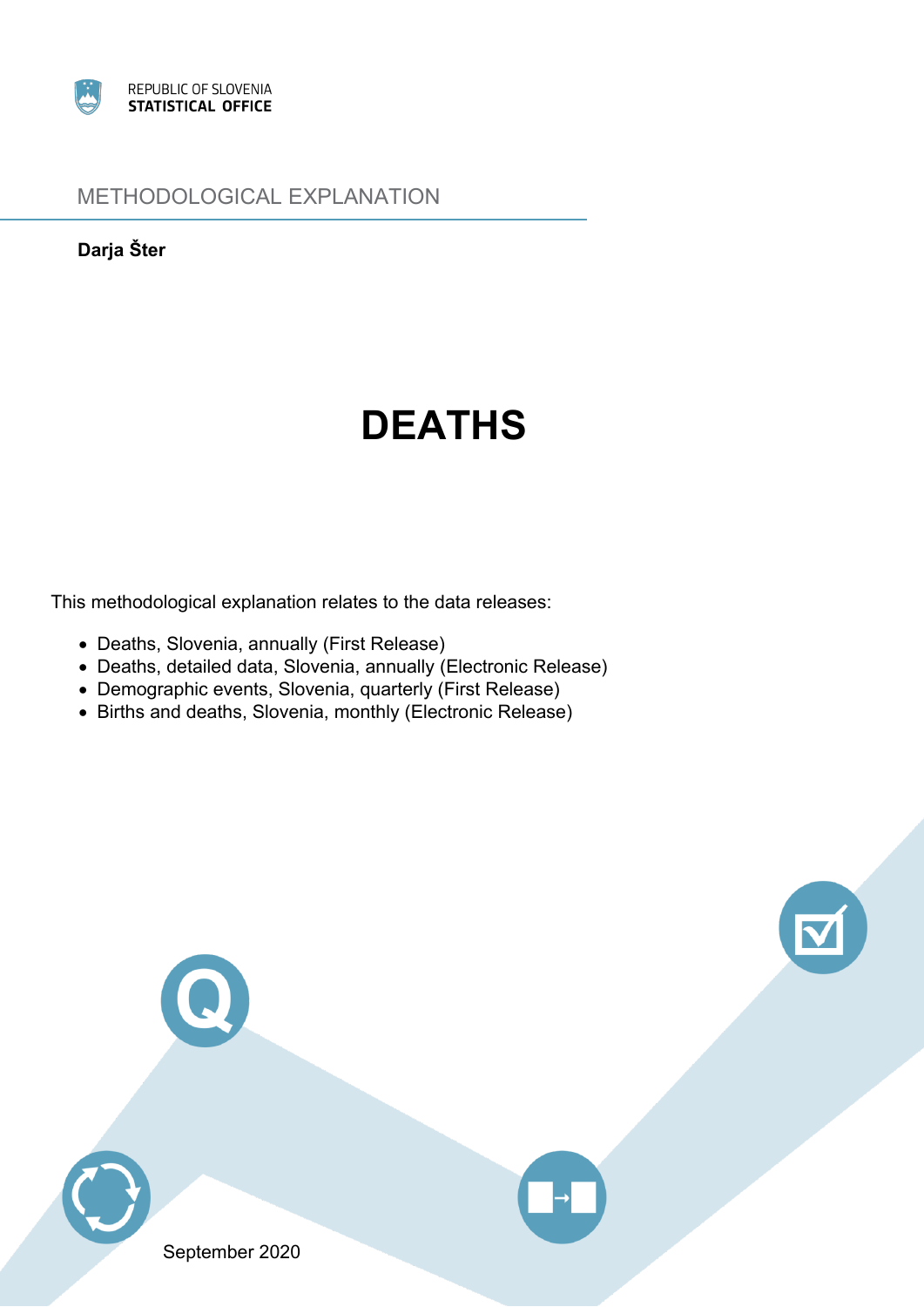## Content

| 3 <sup>1</sup> |  |
|----------------|--|
| $\overline{4}$ |  |
| 5 <sup>5</sup> |  |
| 6              |  |
|                |  |
| 8              |  |
| 9              |  |
|                |  |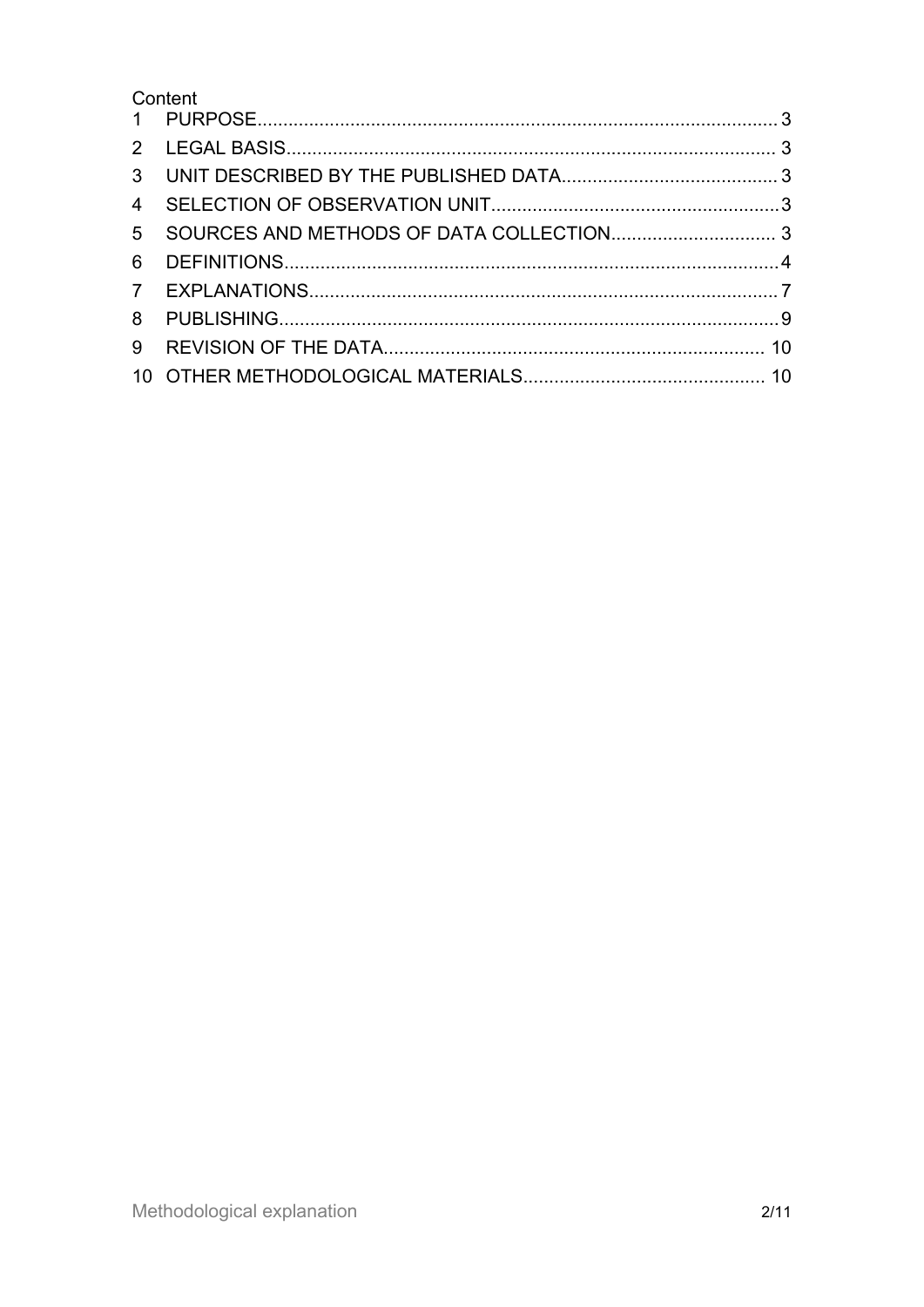# <span id="page-2-0"></span>**1 PURPOSE**

To provide data on deaths and natural increase of population for working out appropriate demographic, social, health and other policies at the national level and at lower territorial levels.

The key statistics include:

- number of deaths by sex and age and number of deaths per 1,000 population
- mean age at death
- cause of death
- life expectancy
- infant mortality per 1,000 live births

## **2 LEGAL BASIS**

- Annual [Programme](http://www.stat.si/statweb/en/LegislationAndDocuments/StatSurveys) of Statistical Surveys (LPSR) (only in Slovene)
- National [Statistics](http://www.stat.si/statweb/en/LegislationAndDocuments/ApplicRegul) Act (OJ RS, No. 45/95 and 9/01)
- Regulation (EU) No 1260/2013 of the European Parliament and of the Council of 20 November 2013 on European demographic statistics (CELEX: 32013R1260).

# **3 UNIT DESCRIBED BY THE PUBLISHED DATA**

The unit described by the published data are deceased persons. Deceased persons are studied according to age, sex, cause of death, marital status, educational attainment, activity status and territorial area.

## **4 SELECTION OF OBSERVATION UNIT**

The unit described by the published data are deceased persons. Deceased persons are studied according to age, sex, cause of death, marital status, educational attainment, activity status and territorial area.

Coverage is complete: all deceased persons who died in the reference year (from 1 January to 31 December) with usual residence in Slovenia.

## **5 SOURCES AND METHODS OF DATA COLLECTION**

Data are collected monthly.

Methodological explanation 3/11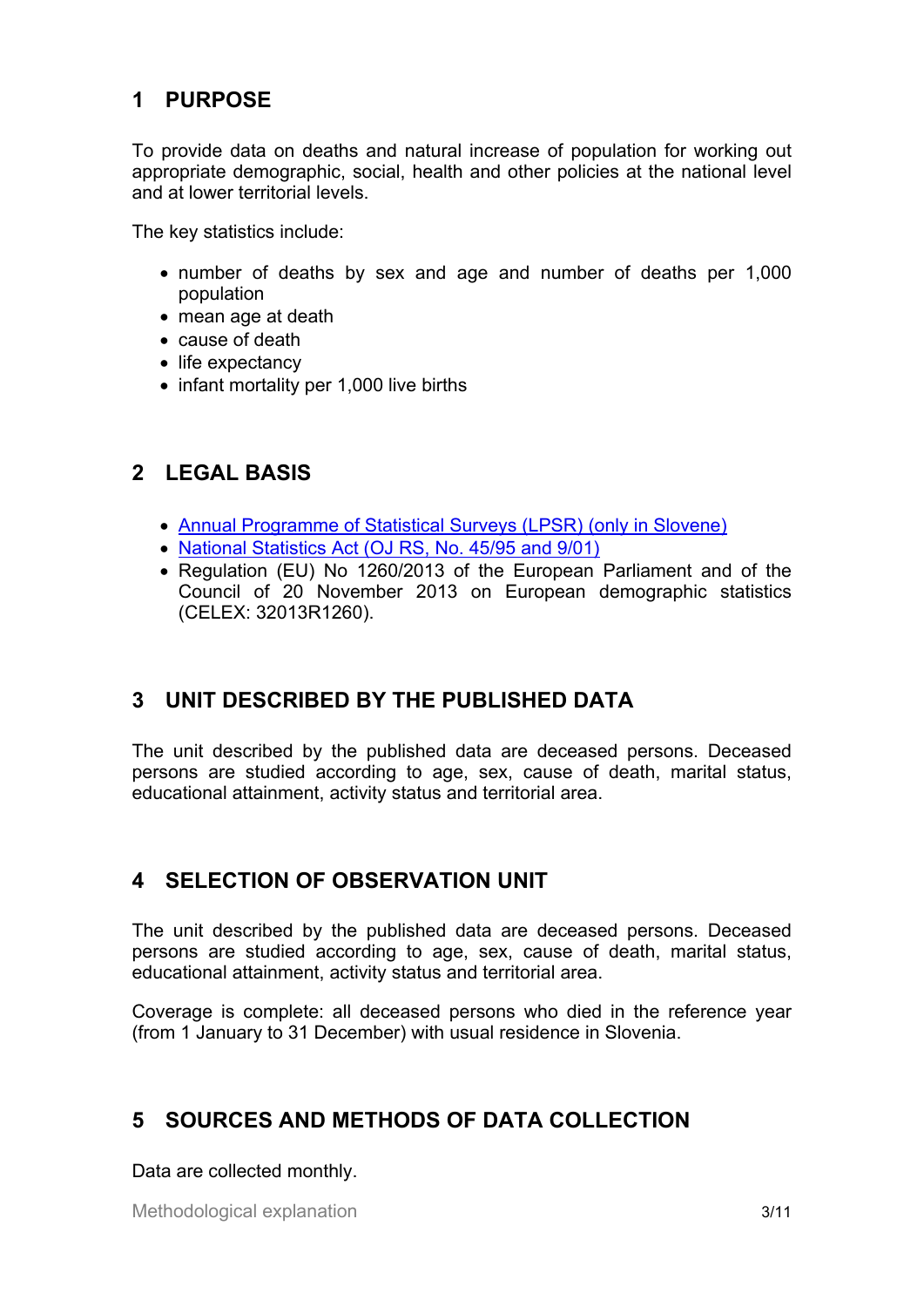<span id="page-3-0"></span>Data are collected with the survey Deaths (DEM-UMR) by using data from the following statistical sources:

- survey "Population structure" (DEM-PREB/ČL),
- survey "Socioeconomic characteristic of population and international migrants" (SEL-SOC)
- Statistical Register of Employment (SRDAP).

Data for the survey are obtained from administrative sources:

- Administrative register of the Ministry of the Interior; i.e. the Central Population Register (CRP), which is the central database with the most basic data on the population of Slovenia;
- Registration of death of the National Institute of Public Health. NIJZ is obliged to transfer the data of the previous year to SURS by 31 May.

## **6 DEFINITIONS**

**A deceased person** is one whose evidence of life permanently disappeared any time after he/she was live-born.

**A dead infant** is <sup>a</sup> child whose evidence of life permanently disappeared any time after he/she was live-born and has not yet completed the first year of age.

**Cause of death** is the illness or injury which caused death or contributed to death, and the circumstance of the accident or violence which caused such injury.

The basic cause of death is/are:

 the illness or injury which caused the sequence of events which led directly to death,

the circumstances of the accident or violence which caused the fatal injury.

External cause of death are circumstances or violence which caused the fatal injury.

**Violent death** is death which is <sup>a</sup> result of an accident (all kinds of traffic accidents, accidental falls, drowning, fire accidents, firearms accidents, etc.), suicide or homicide.

**Educational attainment** is the highest publicly verified education that <sup>a</sup> person achieves by successfully finishing <sup>a</sup> verified educational or study programme. A publicly verified education can also be obtained in other ways, e.g. by successfully finishing <sup>a</sup> master craftsman, foremanor head clerk exams. Educational attainment is demonstrated by an official document (certificate, diploma, etc.).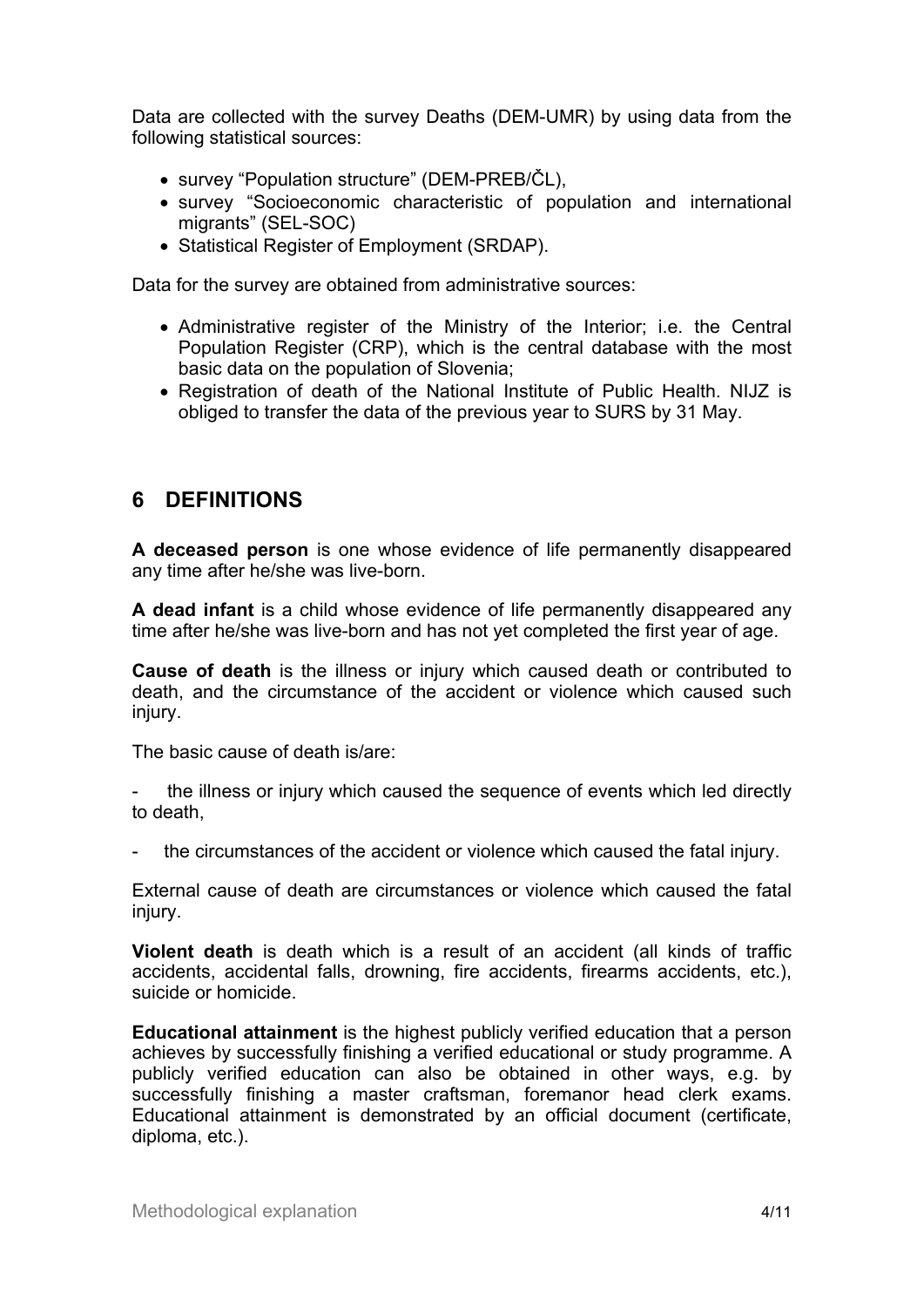**Residence** is the settlement of permanent or temporary residence of <sup>a</sup> person at which the person is counted as <sup>a</sup> resident.

**Natural increase** is the difference between the number of live births and the number of deaths for <sup>a</sup> given area in the calendar year.

**Deaths per 1,000 population** is the ratio between the number of deaths in the calendar year and the same midyear population, multiplied by 1,000.

**Infant mortality per 1,000 live-born children** is the ratio between the number of infant deaths in the calendar year and the number of live born children in the same year, multiplied by 1,000.

**Mean age at death** is <sup>a</sup> weighted arithmetic mean of the age of <sup>a</sup> given group of population (deceased persons). It is calculated from absolute data. In calculation the means of age classes are taken into consideration as weights.

**Age–specific mortality rate** is the ratio between the number of deaths of persons of <sup>a</sup> given age in the calendar year and the midyear population of the same age in the same year, multiplied by 1,000.

**Life expectancy** is the average number of years to be lived by <sup>a</sup> person, aged exactly <sup>x</sup> years, if the mortality by age during his/her lifetime remains the same as the values of the life tables for the observed year.

**Life table** is <sup>a</sup> tabular presentation of the intensity of dying and its distribution by age. The calculated values are comparable in time and space.

**The probability of dying** is the ratio between the number of the dead aged between <sup>x</sup> and x+1 and the number of the living aged x. It represents the basic quantity of the life table from which other quantities are derived. The crude probability of dying (**nqx**) is the ratio between the observed number of the dead aged between <sup>x</sup> and x+1 and the observed number of the living aged x.

#### **Lexis diagram**

Chart 1: Lexis diagram with the data about newborns and deaths by age, calendar year and the year of birth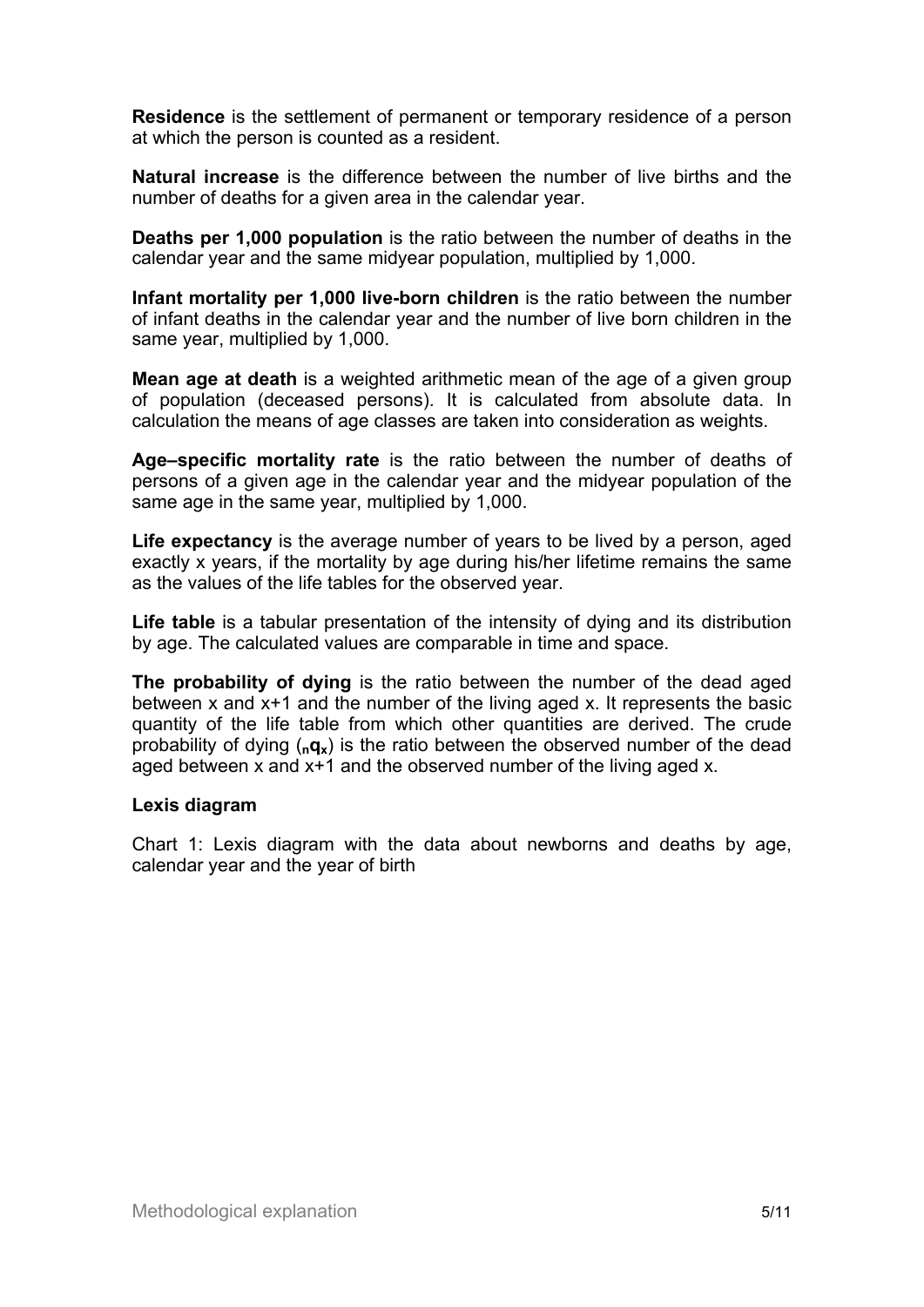

 $M_{x}^{t+1}$  = number of deaths at age x, died in the year t+1, being born in the year t.

 $P_{\rm x}^t$ = number of people aged x to  $x+1$  at the beginning of the calendar year t.

 $S_{\rm v}^t$  $=$  number of surviving people aged exactly x years in the calendar year  $t$  (the number of people that have in the calendar year t their x-th birthday).

 $\mathbb{R}$  (Ctrl)  $\star$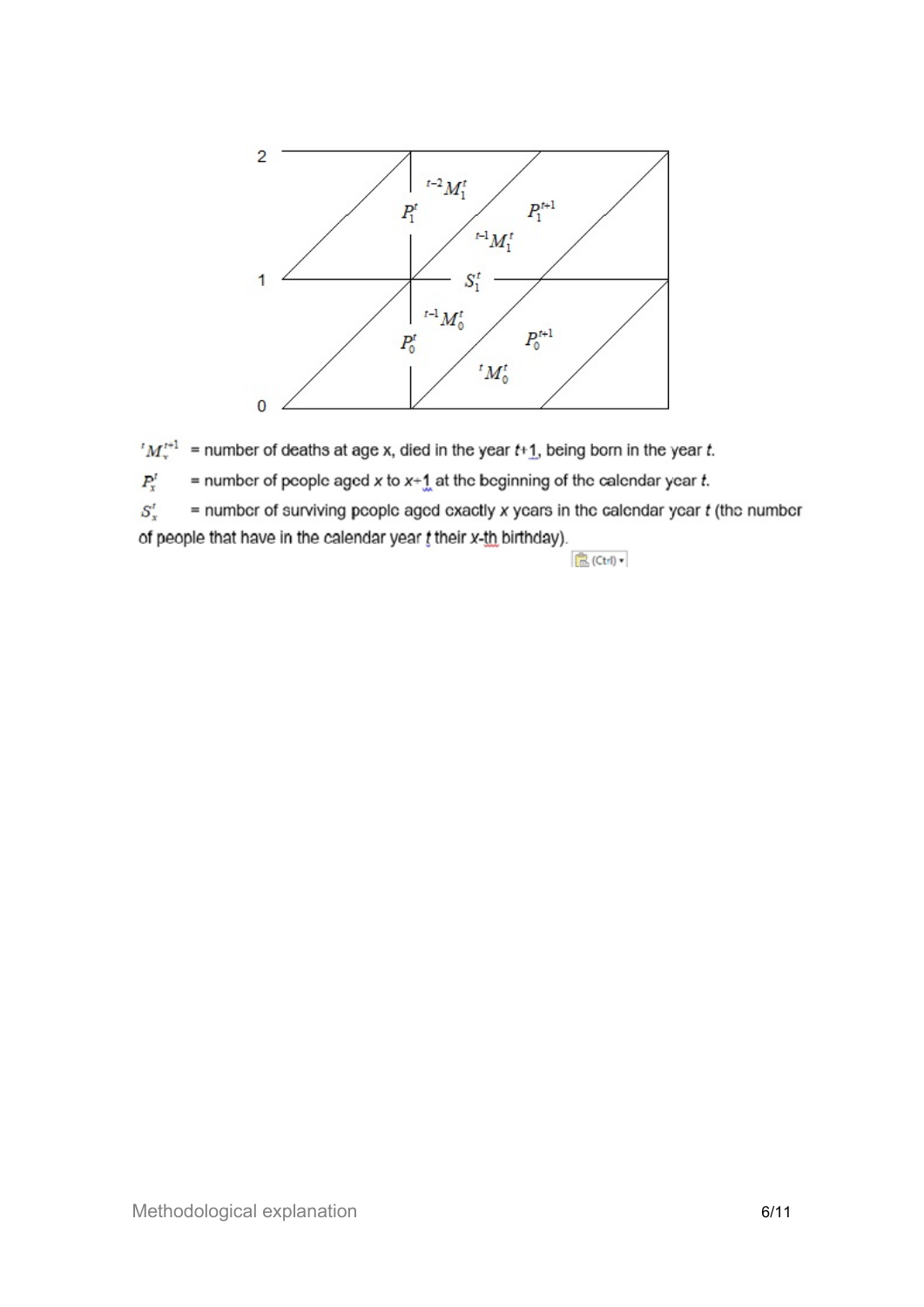<span id="page-6-0"></span>The method of the age-period probabilities of dying is the method used for the construction 2007 life table for population of Slovenia. It builds upon the data from one calendar year only.

In general,  $n^{q_x}$  is calculated as:

 $f_x = f_x + f_y - f_x \cdot f_x$ ; whereby  $f_x$  and  $f_x$  are defined as:  $f_x = \frac{f_x}{p^{t+1} + f_y}$  in  $f_x = \frac{f_x - f_y}{p^t}$ . The same formula was used also for the age 0.

The probability of surviving (<sub>0</sub>p<sub>x</sub>) is calculated as:  $_p p_x = 1 -_p q_x$ 

The number of persons surviving  $(I_x)$  is the number of survivors at each birthday out of 100,000 live births.

**The number of deaths**  $\binom{n}{k}$  is the difference between two successive values of the quantity  $l_{x}$ , thus  $d_{x} = l_{x} - l_{x+1}$ .

The number of person-years  $(nL_x)$  is the total number of years lived at individual age. In general<sub>kan</sub> $L_x = \frac{l_x + l_{x+1}}{2}$ . This formula assumes even distribution of deaths between age x and  $x+1$ . However, this assumption is not acceptable for the age 0. Since infant mortality is much higher in early stages than later on, the 50:50 ratio was replaced with 10:90, which is the ratio valid for developed countries with low infant mortality rates.  $L_0 = 0.1 \cdot l_0 + 0.9l_1$ 

The total number of person-years  $(T_x)$  is the total number of years lived from age x to death:  $T_x = \sum_{x=0}^{\infty} L_x$ .

**Life expectancy (ex)** is the average number of years a person aged x years can expect to live assuming that mortality rates by age will remain unchanged since the year of observation. Life expectancy is calculated as:  $e_x = \frac{T_x}{l}$ .

# **7 EXPLANATIONS**

### **7.1 CLASSIFICATIONS**

Data at lower territorial levels are published in accordance with the Nomenclature of Territorial Units for Statistics NUTS (to the NUTS 3 level) and the Standard Classification of Territorial Units SKTE (to the SKTE 7 level)

[http://www.stat.si/statweb/Methods/Classifications](http://www.stat.si/statweb/en/Methods/Classifications)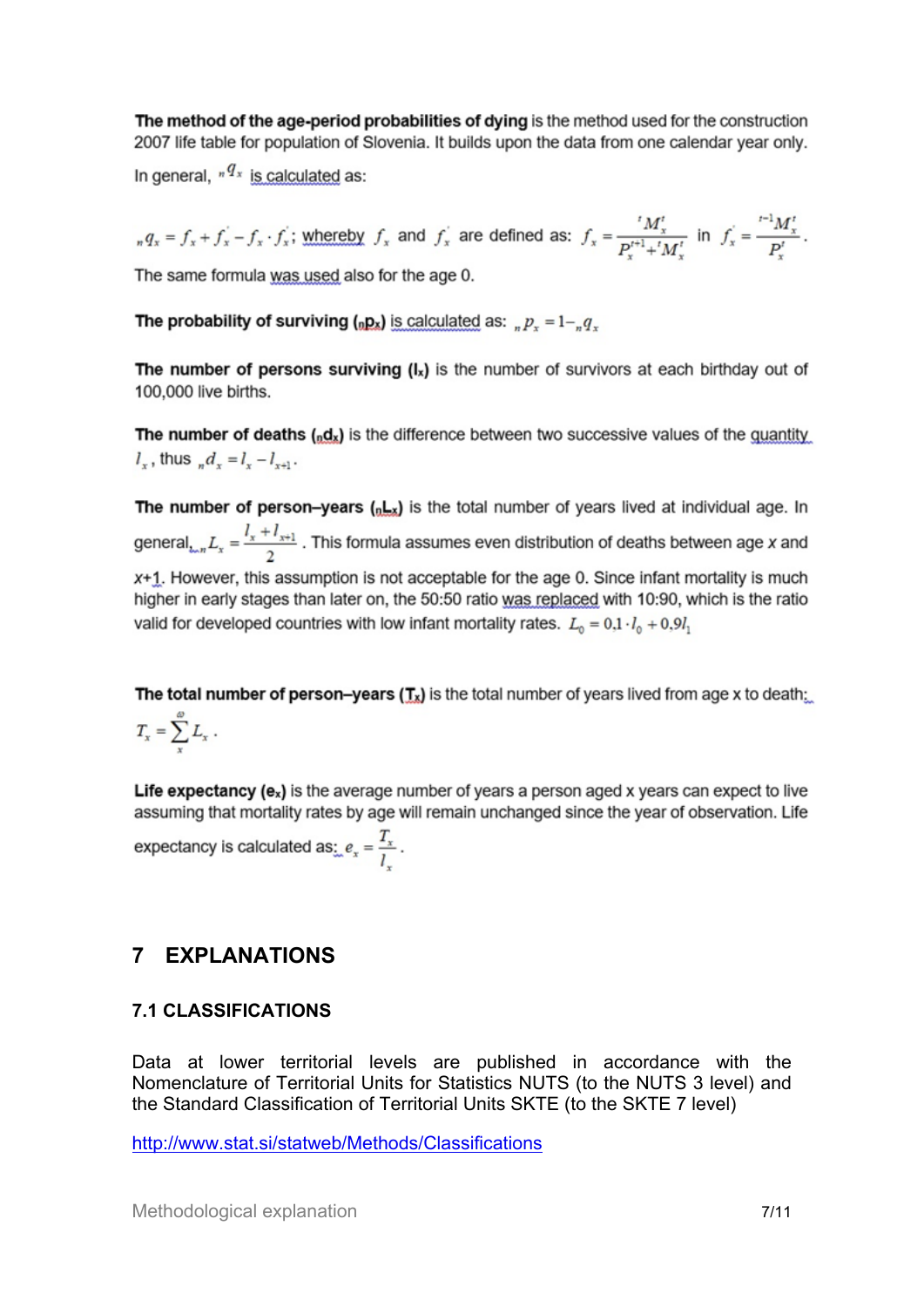Data on educational attainment are published in accordance with the Classification of types of educational activities/qualifications KLASIUS-SRV (to the level of sublevels

<http://www.stat.si/StatWeb/en/Methods/Classifications>

#### **7.2 DATA PROCESSING**

#### **DATA EDITING**

Data were edited with the combination of systematic corrections, individual corrections and imputation procedures. The following imputation methods were used: **logical imputations and hot-deck impuations**

For more, see the general methodological explanations [Statistical](https://www.stat.si/dokument/8906/StatisticalDataEditingMEgeneral.pdf) data editing.

#### **WEIGHTING**

Weighting was not performed.

#### **SEASONAL ADJUSTMENT**

Seasonal adjustment is not applicable.

#### **7.3 INDICES**

Indices are not published.

#### **7.4 PRECISION**

The precision is not calculated.

#### **7.5 OTHER EXPLANATIONS**

The NIJZ receives data on deaths from the administrative units on the forms Medical certificate of death filled in by <sup>a</sup> doctor (coroner). The observation unit is <sup>a</sup> deceased person.

In accordance with the technical protocol, SURS receives from the NIJZ the final annual database of deaths with all variables no later than 31 May of the current year for the previous year (for the observed year) and it combines them with ECRP data.

The data from the "Deaths" survey refer to the population of Slovenia according to the current statistical definition.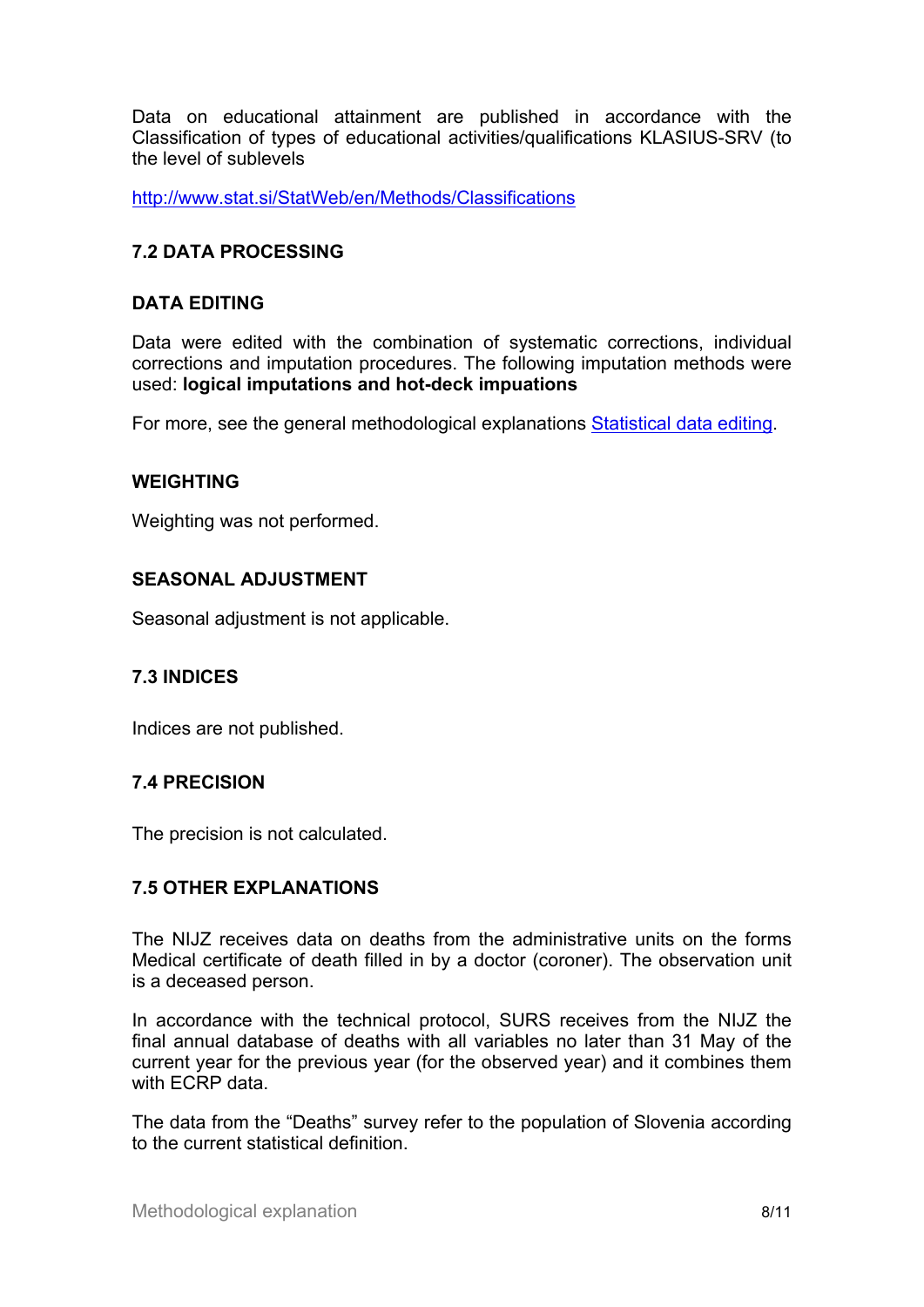<span id="page-8-0"></span>Demographic indicators per 1,000 population (natural increase / net migration / total increase) are calculated from absolute data and are due to rounding not always equal to the sum/difference of corresponding indicators.

## **8 PUBLISHING**

- SiStat Database: Demography and social statistics Population Mortality – [Deaths,](https://pxweb.stat.si/SiStatDb/pxweb/en/10_Dem_soc/10_Dem_soc__05_prebivalstvo__32_Umrljivost__05_05L10_umrli_SL/?tablelist=true) Slovenia. Absolute data and indicators are published. The data are published for the territory of Slovenia (NUTS 1 level). KLASIUS-SRV classification is used for education.
- SiStat Database: Demography and social statistics Population Mortality – Deaths, regions and [municipalities](https://pxweb.stat.si/SiStatDb/pxweb/en/10_Dem_soc/10_Dem_soc__05_prebivalstvo__32_Umrljivost__10_05L20_umrli_RE_OBC/?tablelist=true). Absolute data and indicators are published. The data are published for the territory of Slovenia (NUTS 1 level), NUTS 2 (cohesion regions), NUTS 3 (statistical regions), SKTE 5 (municipalities)..
- SiStat Database: Demography and social statistics Population Mortality – [Causes](https://pxweb.stat.si/SiStatDb/pxweb/en/10_Dem_soc/10_Dem_soc__05_prebivalstvo__32_Umrljivost__15_05L30_umrli-vzrok/?tablelist=true) of death. Absolute data and indicators are published. The data are published for the territory of Slovenia (NUTS 1 level), NUTS 3 (statistical regions).
- SiStat Database: Demography and social statistics Population Mortality – Life [expectancy](https://pxweb.stat.si/SiStatDb/pxweb/en/10_Dem_soc/10_Dem_soc__05_prebivalstvo__32_Umrljivost__20_05L40-trajanje-zivlj/?tablelist=true). Absolute data and indicators are published. The data are published for the territory of Slovenia (NUTS 1 level), NUTS 3 (statistical regions).
- SiStat Database: Demography and social statistics Population Natural and Migration [Change](https://pxweb.stat.si/SiStatDb/pxweb/en/10_Dem_soc/10_Dem_soc__05_prebivalstvo__25_selitveno_gibanje__05_05I10_naravno_gibanje/?tablelist=true) of Population - Natural Change. Absolute data and indicators are published. The data are published for the terriotory of Slovenia (NUTS 1 level), NUTS 2 (cohesion regions), NUTS 3 (statistical regions), SKTE 5 (municipalities and SKTE 7 (settlements).
- SiStat Database: Demography and social statistics Population Basic data – [Population](https://pxweb.stat.si/SiStatDb/pxweb/en/10_Dem_soc/10_Dem_soc__05_prebivalstvo__05_osnovni_podatki_preb__10_05A20_prebivalstvo_letno/?tablelist=true) and natural change, annually. Absolute data are published for the territory of Slovenia (NUTS 1 level).
- First Release (Population, Births and deaths): "Deaths, Slovenia, annually"
- Electronic Release (Population, Birhts and deaths): "Deaths, detailed data, Slovenia, annually"
- First Release (Population, Births and deaths): "Demographic events, Slovenia, quarterly"
- Electronic Release (Population, Births and deaths): "Births and deaths, Slovenia, monthly"
- Stat'o'[book](https://www.stat.si/StatWeb/en/Catalogue/Index)
- EUROSTAT (Statistical Office of the European Union)
- United Nations (UN)
- The Organisation for Economic Co-operation and Development (OECD)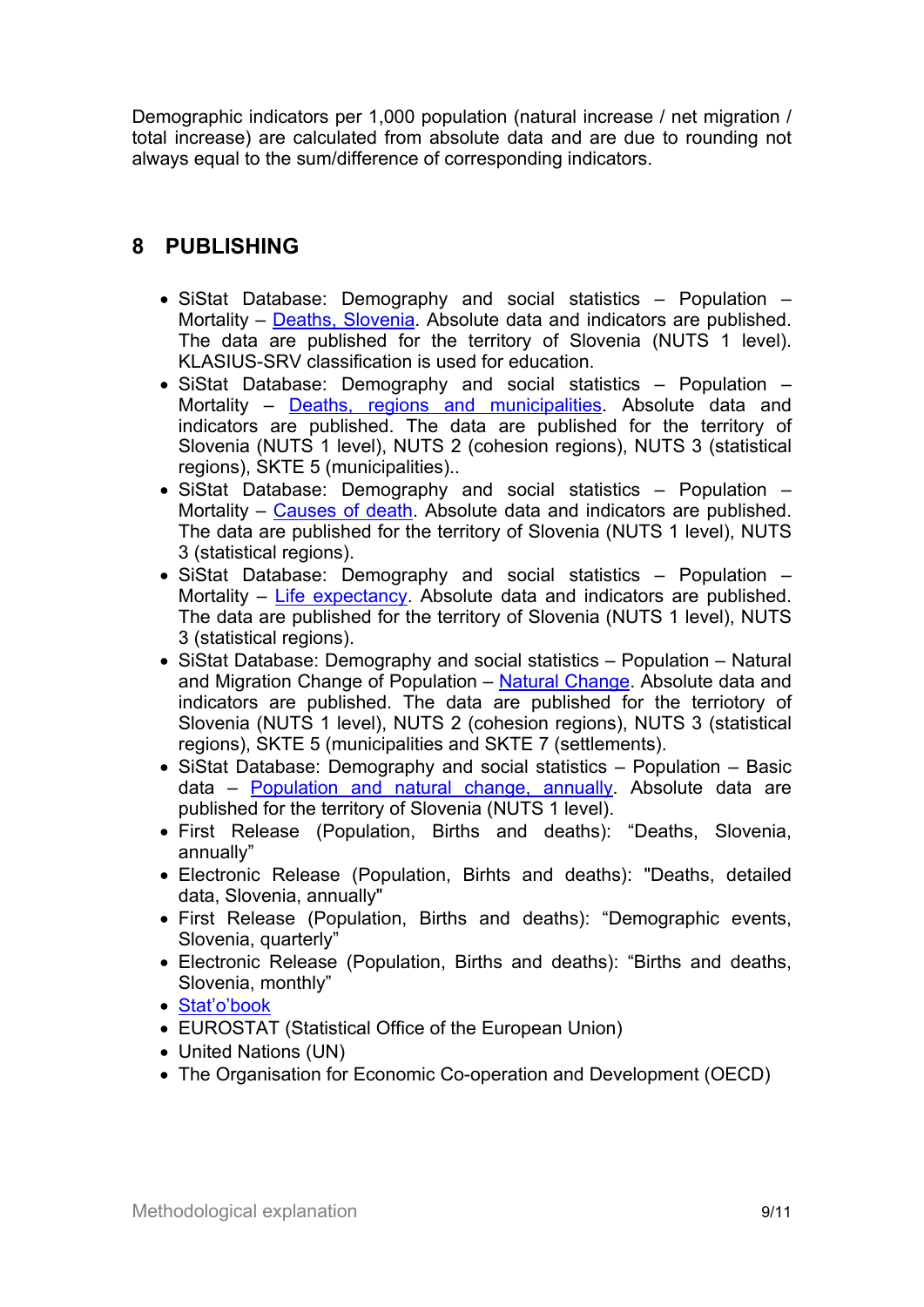# <span id="page-9-0"></span>**9 REVISION OF THE DATA**

#### **9.1 PUBLISHING OF PRELIMINARY AND FINAL DATA**

Data on deaths are published monthly and quarterly. They are provisional for all observation periods in the reference year until final data for the previous year are published.

Data for months and quarters are provisional because <sup>a</sup> small number of events that are the data source for demographic statistics are recorded in administrative records later than they are for each quarter taken over from the data source by SURS.

Final data on deahts are published six months after the reference year. Changes between provisional and final data are usually small.

Publishing of provisional and final data is planned. Due to the needs of users for timely information, provisional data are published that meet the criteria of the quality of official statistical data but do not meet the quality that can be met with complete coverage. Data are revised when recent, more complete and better data can significantly contribute to the quality of data-based decision-making.

#### **9.2 FACTORS INFLUENCING COMPARABILITY OVER TIME**

Data on deaths from 2008 onward are prepared according to the new, internationally comparable statistical definition of population. According to this definition, the population of Slovenia consists of persons with registered permanent and/or temporary residence in Slovenia who live or intend to live in Slovenia for one year or more and are not temporarily absent from Slovenia for a year or more.

Methodological explanation on revision of statistical data is available on

<http://www.stat.si/dokument/5299/RevisionOfStatisticalDataMEgeneral.pdf>.

## **10 OTHER METHODOLOGICAL MATERIALS**

Methodological materials on SURS'<sup>s</sup> website are available at [https://www.stat.si/statweb/en/Methods/QuestionnairesMethodologicalExplanati](https://www.stat.si/statweb/en/Methods/QuestionnairesMethodologicalExplanationsQualityReports) [onsQualityReports](https://www.stat.si/statweb/en/Methods/QuestionnairesMethodologicalExplanationsQualityReports).

- Questionnaire:
	- <sup>o</sup> SURS does not collect data for this survey by using <sup>a</sup> questionnaire.